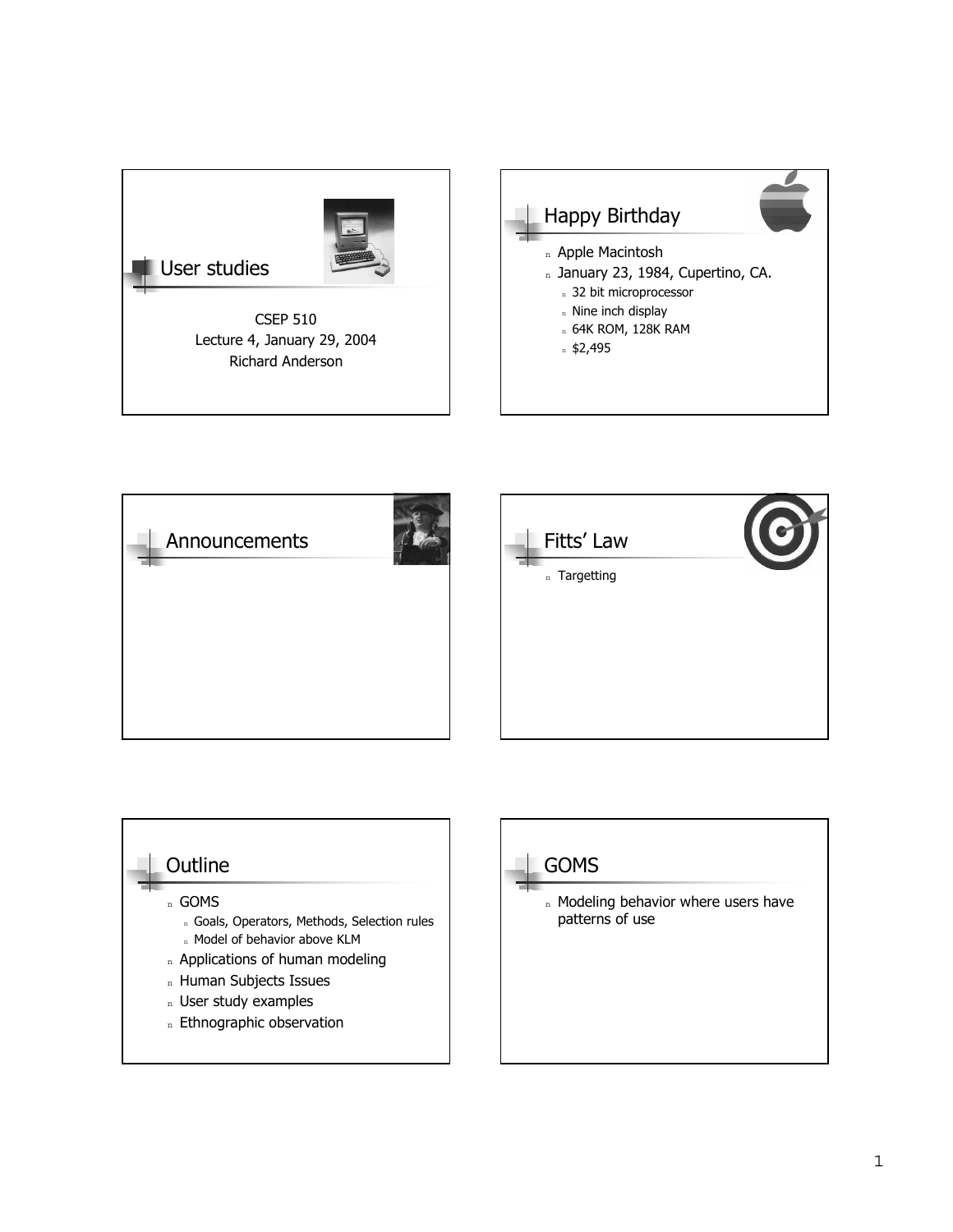







## Modeling Errors

n How would you adapt a KLM to handle errors?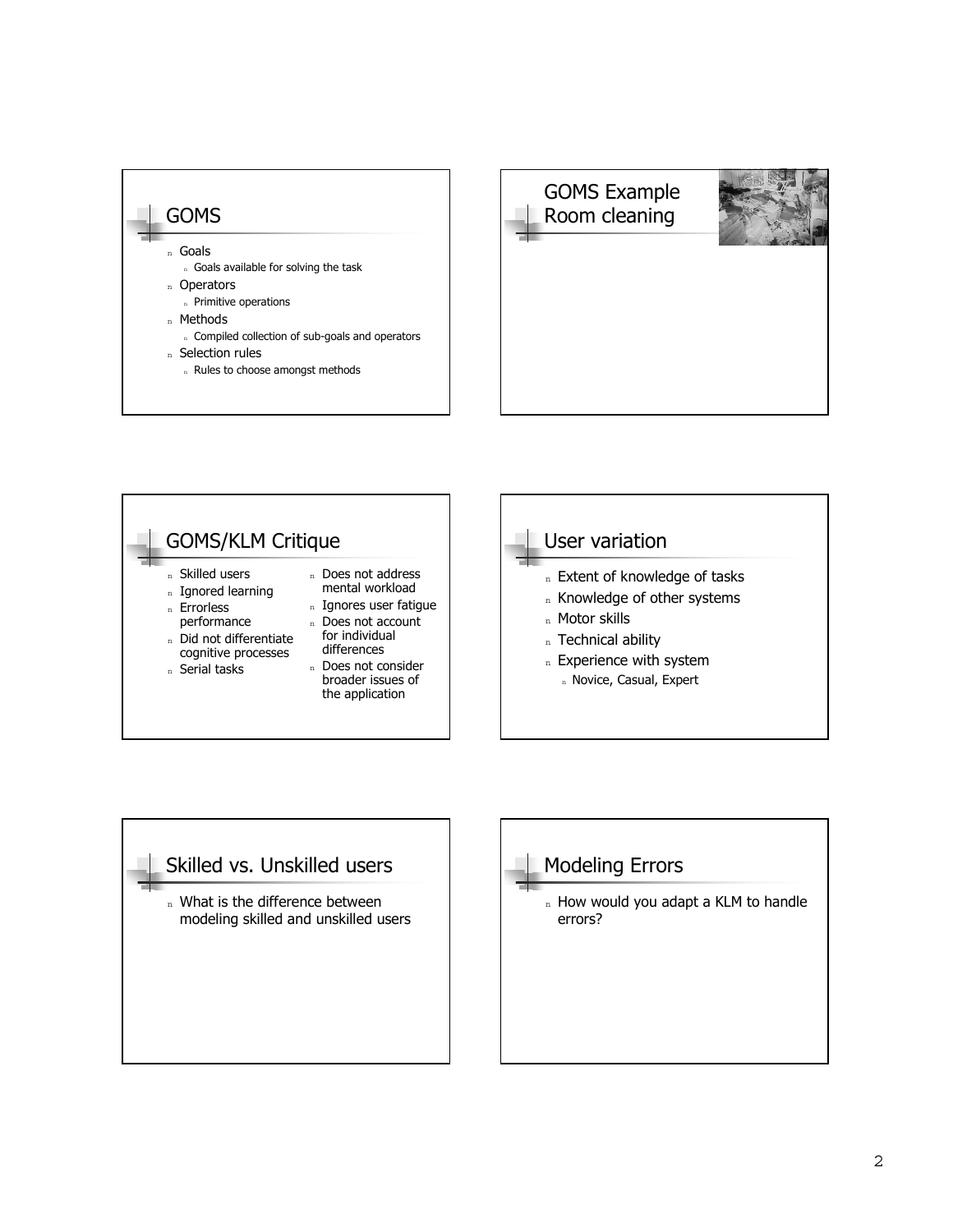

- n Does this analogy apply for KLM?
- n How does GOMS apply to email when user is working on many messages simultaneously?

### Application of Modeling

- n Papers from CHI 2000
- n Keystroke Level Analysis of Email Message Organization
- n Predicting Text Entry Speed on Mobile Phones





- n Time spent storing email
- n Time spent retrieving email
- <sup>n</sup> Model
	- $n$  Store in folder find folder, move message
	- $n$  Retrieve from folder find folder, find message
	- n Known folder (position / name known)
	- n Unknown folder

## Cost to find a folder

- n F folders, V folders visible on screen
- n Unknown folder
- <sub>n</sub> Known folder
	- <sup>n</sup> Scroll folder onto screen
	- n Locate folder on the screen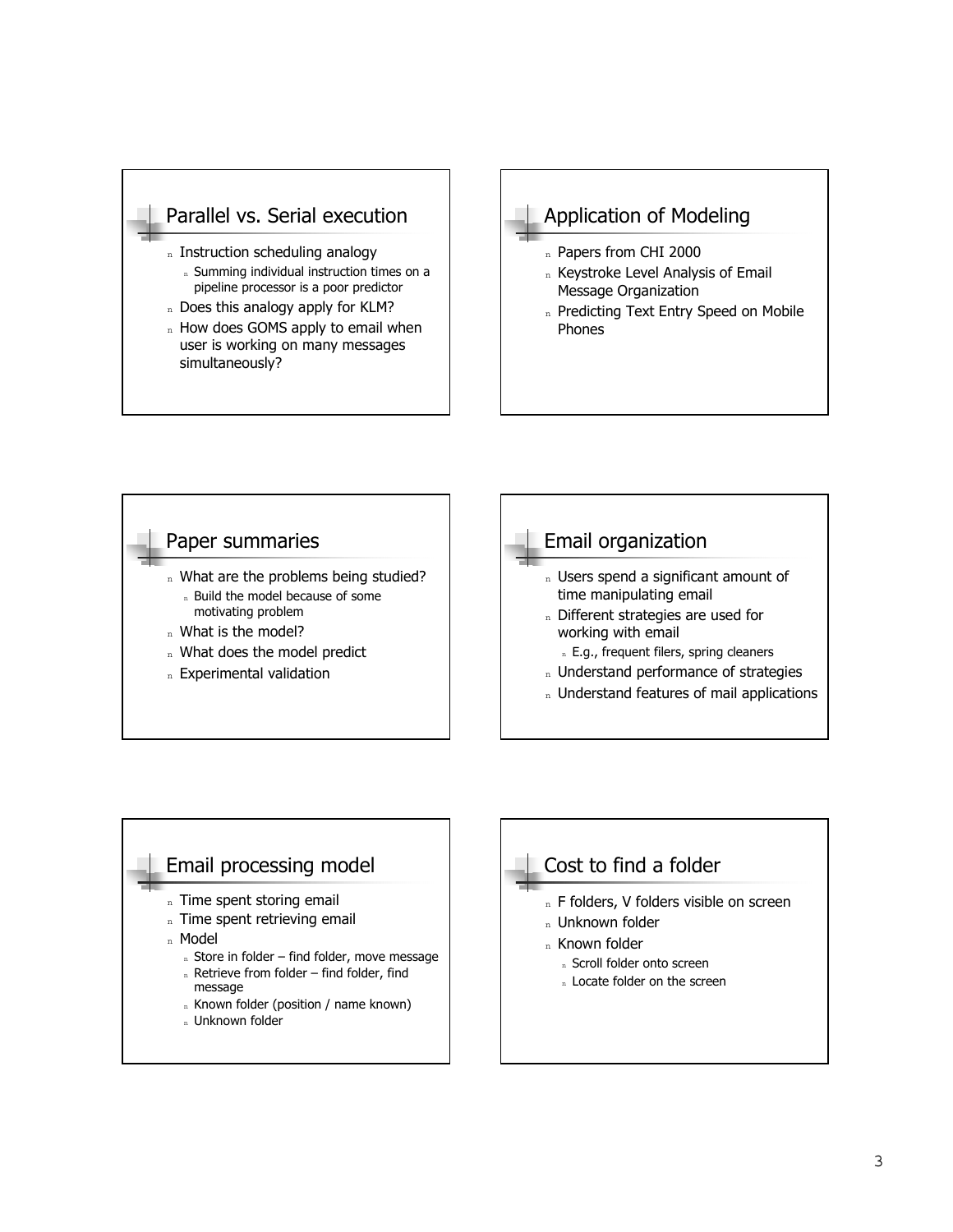#### Analysis approach

- n Model for primitive operations
- n Cost estimate based on parameters
- n Operation pattern based upon strategy

## Related problem n Menu item selection in adaptable menus  $n$  Optimization problem – minimize selection time n Options: <sup>n</sup> Reorder items n Hide items





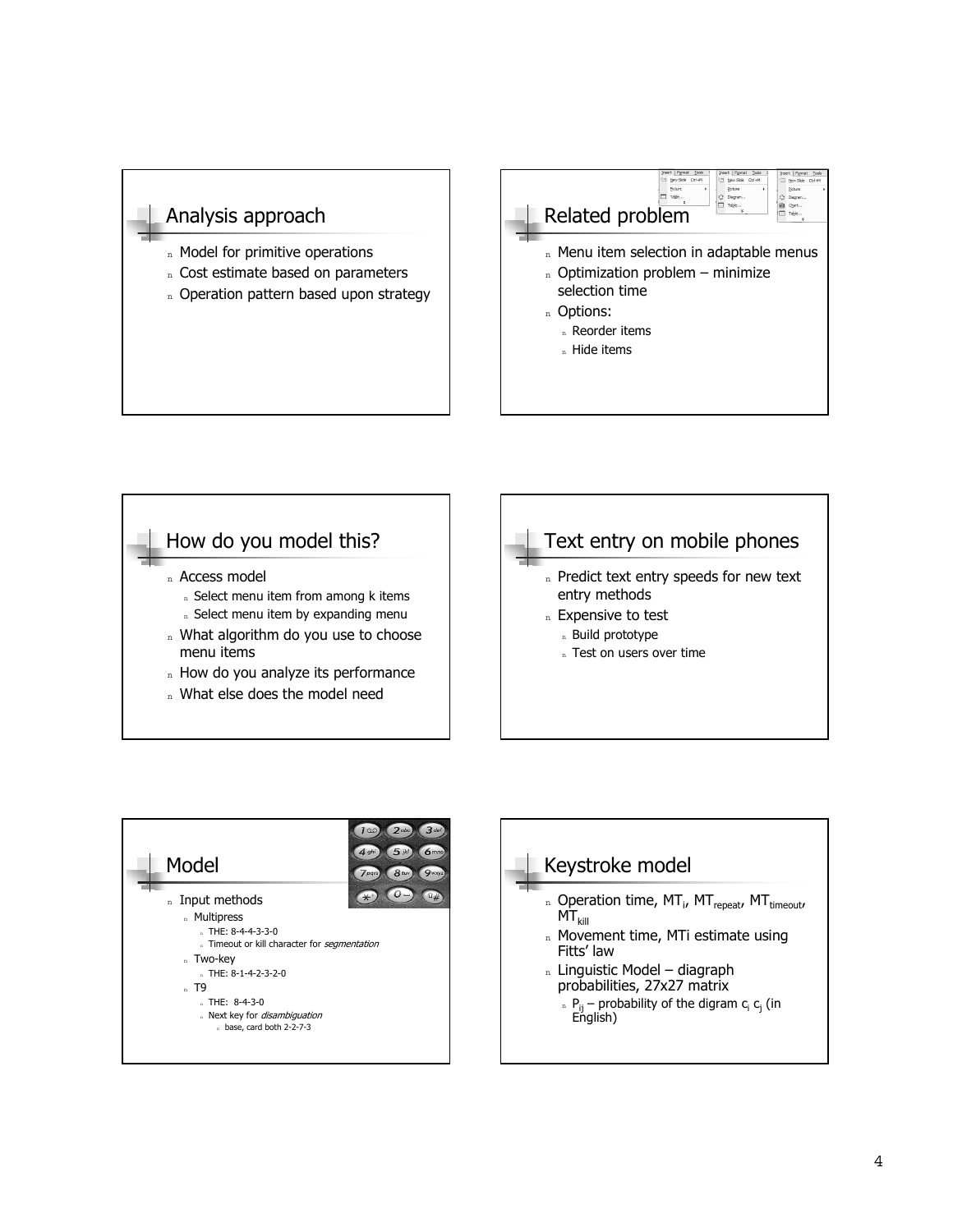





| Predictions         |                     |          |
|---------------------|---------------------|----------|
| Method              | <b>Index Finger</b> | Thumb    |
| Multi-press         |                     |          |
| -- wait for timeout | 22.5 wpm            | 20.8 wpm |
| -- timeout kill     | 27.2 wpm            | 24.5 wpm |
| Two-key             | 25.0 wpm            | 22.2 wpm |
| T <sub>9</sub>      | 45.7 wpm            | 40.6 wpm |



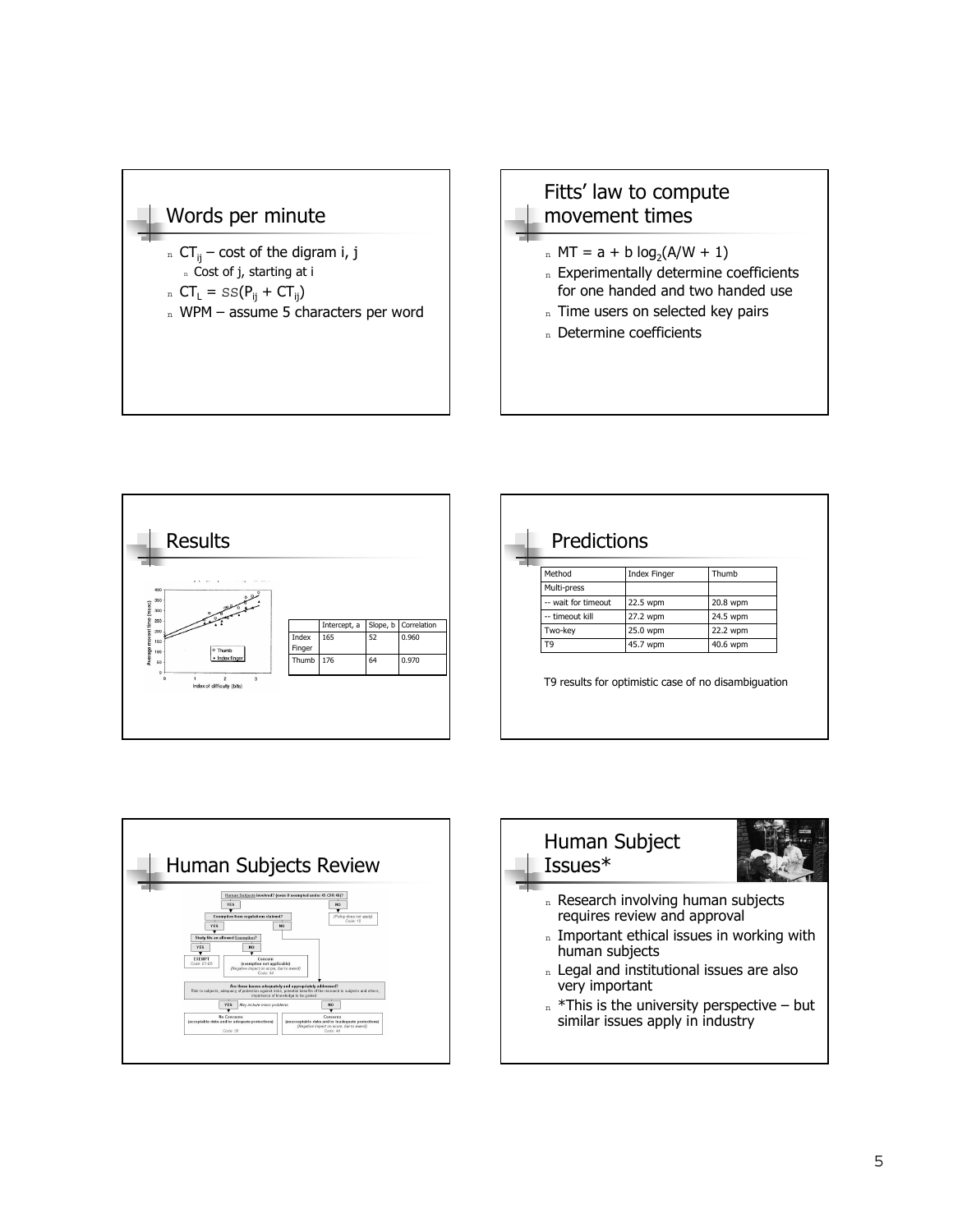#### UW Process

- n Before conducting research that involves human subjects, approval must be granted by the HSD
- n Levels of review
	- <sup>n</sup> Exempt
	- <sup>n</sup> Minimal Risk
	- <sup>n</sup> Full Review



- n Freedom from coercion
	- n Recruitment of subjects

## Minimal Risk vs. Full Review

- n Boundary between minimal risk and full review
- n What are the concerns for minimal risk
- n Under what conditions is work exempt?

#### Consent Form **Investigators' statement** We are asking you to be in a research study. The purpose of this consent form is to give you the information you will need to help you decide whether or not to be in the study. Please read the form carefully. You may ask questions about the purpose of the research, what we would ask<br>you to do, the possible risks and benefits, your rights as a volunteer, and<br>anything else about the research or this form that is not clear. When all your questions have been answered, you can decide if you want to be in the study or not. This process is called 'informed consent. **PURPOSE AND BENEFITS** We want to better understand how Tablet PCs can be used in the classroom to support active learning. We would like to study the use of Tablet PCs in junior level computer science courses. We hope the results of this study will help us deploy technology in the classroom to improve the educational experience for students. You may not directly benefit from taking part in this research study.

## Consent Form (Procedures)

#### **PROCEDURES**

Tablet PCs will be made available to students in this class so that they can give real time responses to in class activities. Participation in these activities will be optional, and the activities will not be graded. We are planning to use Tablet PCs in class once per week for the duration of the course. Use of the Tablet PCs is optional for the students, and using the Tablet PC one week does not obligate you to use it in subsequent weeks.<br>If you choose to be in the study, we would like to record your usage of the<br>Tablet PC during class and conduct a follow up survey. The Tablet PC wil be running an application called SIP. We will record all of your activities while running this application. Your activities will be recorded using a study code, which is linked to your name. Your instructor will not have access to the recorded activity. We will use the study code to link your usage in different sessions, and to link your usage to your survey answers. ...<br>You may withdraw from the study at any time.

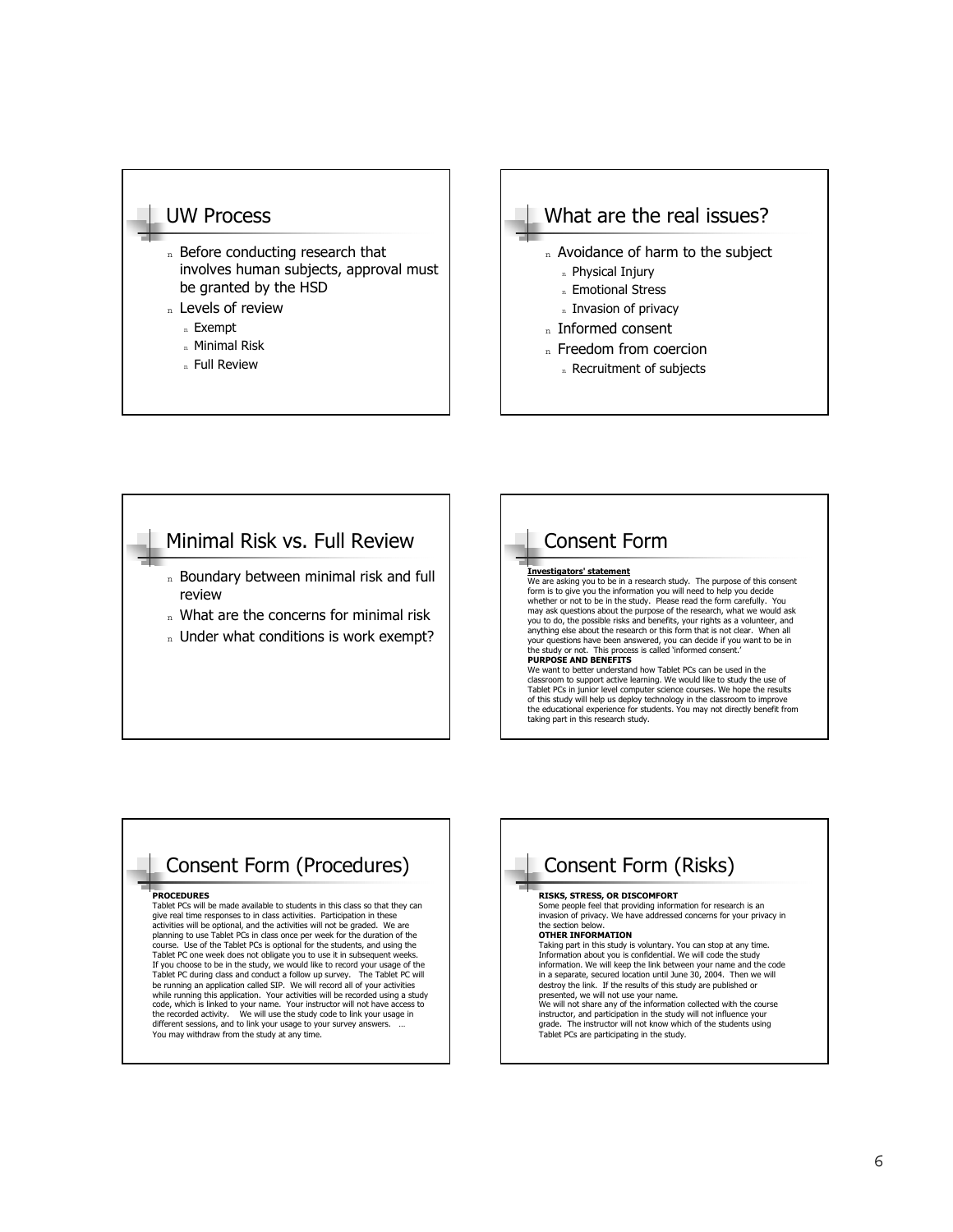





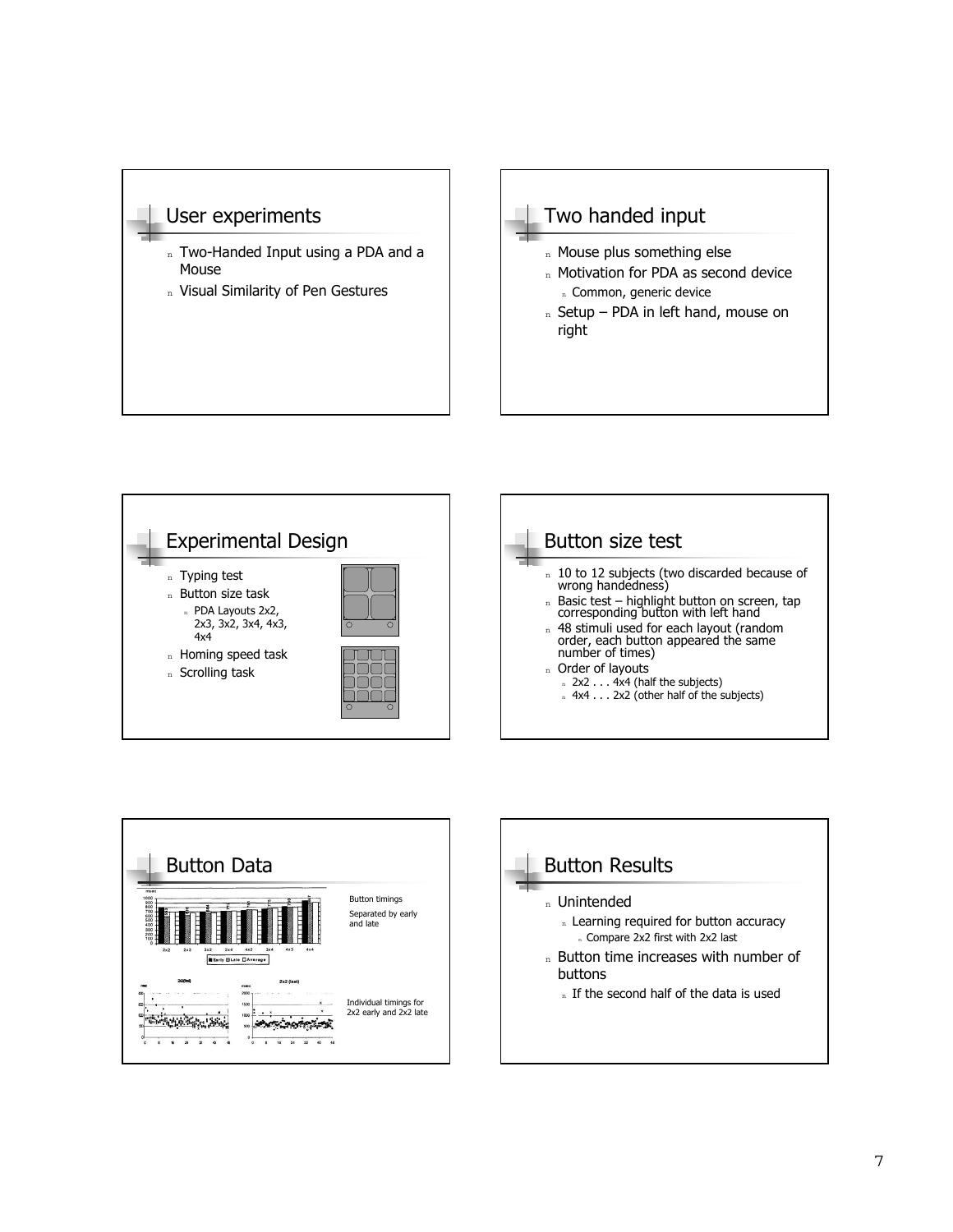







## Methodology

- <sup>n</sup> 21 subject
- n Training sets of all triads from a different group of 5
- n Subjects picked distinct element from each of the triads of the 14 (364 triads)
- <sup>n</sup> Random order
- n Compute dissimilarity matrix

# Analysis n Create dissimilarity matrices

- n Combine these to get a high dimensional structure
- n Reduce dimensions by multidimensional scaling
- n Look at correlation with predictors of similarity